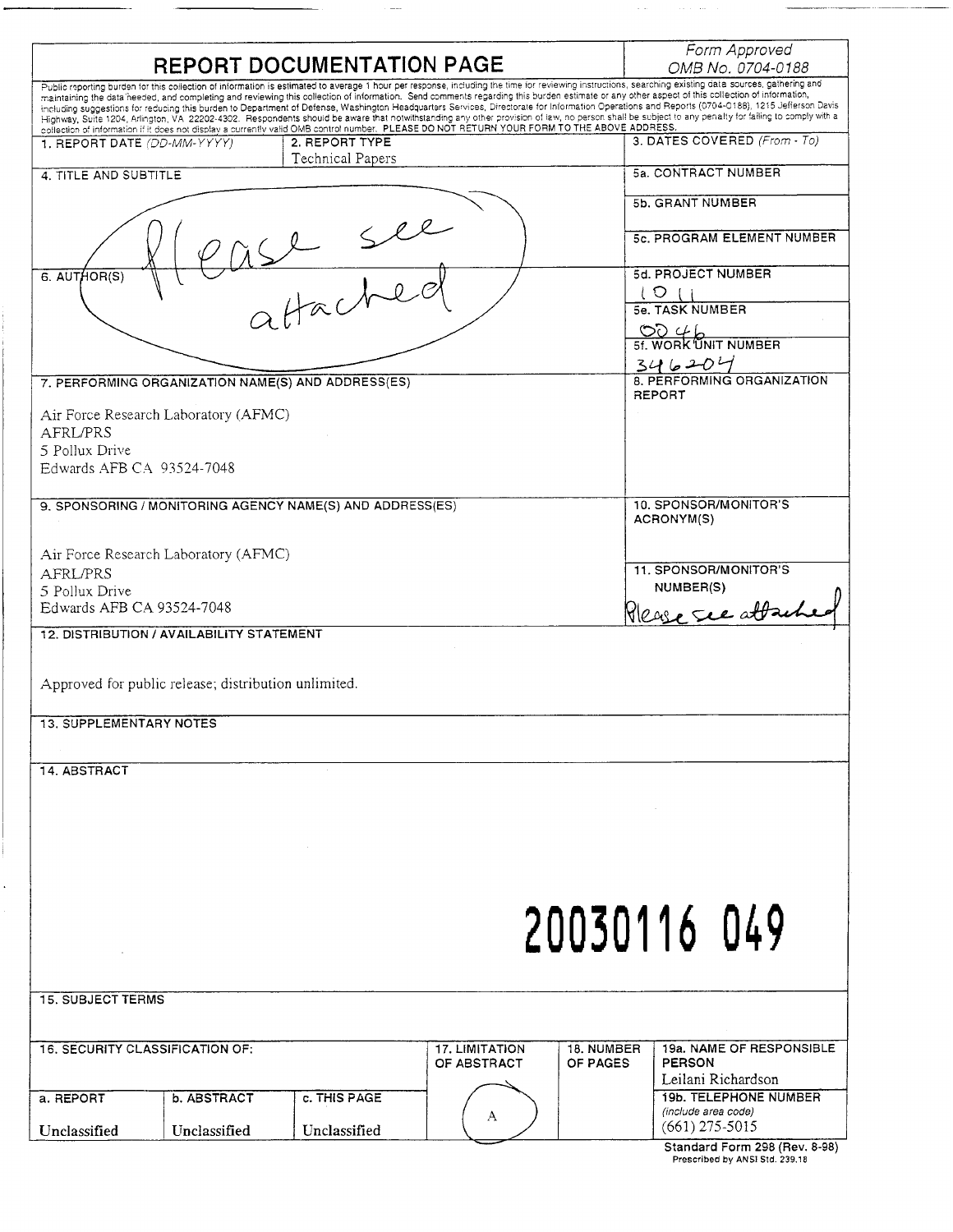## MEMORANDUM FOR PR (In-House/Contractor Publication) FROM: PROI (TI) (STINFO) 15 March 2000

SUBJECT: Authorization for Release of Technical Information, Control Number: **AFRL-PR-ED-TP-2000-048** Larson, C. William; Harper, Jessica; Presilla-Marquez, J.D. (Schäfer Corp.), "Matrix Isolation of Boron and Carbon Vapor. Control of Cluster Formation During Preparation and Annealing"

| 10 <sup>th</sup> Internat'l IUPAC Conference on High Temperature Materials Chemistry | (Statement A) |
|--------------------------------------------------------------------------------------|---------------|
| (Papers, oral presentation, poster, Proceedings)                                     |               |
| (Juelich, Germany, 10-14 April 2000)(Deadline: 31 March 2000)                        |               |

**1.** This request has been reviewed by the Foreign Disclosure Office for: a.) appropriateness of distribution statement, b.) military/national critical technology, c.) export controls or distribution restrictions, d.) appropriateness for release to a foreign nation, and e.) technical sensitivity and/or economic sensitivity. Comments:

|                                                                                          | Date $\frac{1}{\sqrt{1-\frac{1}{2}}\sqrt{1-\frac{1}{2}}\sqrt{1-\frac{1}{2}}\sqrt{1-\frac{1}{2}}\sqrt{1-\frac{1}{2}}}}$                                                                                                                |
|------------------------------------------------------------------------------------------|---------------------------------------------------------------------------------------------------------------------------------------------------------------------------------------------------------------------------------------|
| and/or b) possible higher headquarters review.                                           | 2. This request has been reviewed by the Public Affairs Office for: a.) appropriateness for public release                                                                                                                            |
|                                                                                          |                                                                                                                                                                                                                                       |
|                                                                                          |                                                                                                                                                                                                                                       |
| 3. This request has been reviewed by the STINFO for: a.) changes if approved as amended, | b.) appropriateness of distribution statement, c.) military/national critical technology, d.) economic sensitivity,<br>e.) parallel review completed if required, and f.) format and completion of meeting clearance form if required |
|                                                                                          |                                                                                                                                                                                                                                       |

ROBERT C. CORLEY (Date) Senior Scientist (Propulsion) Propulsion Directorate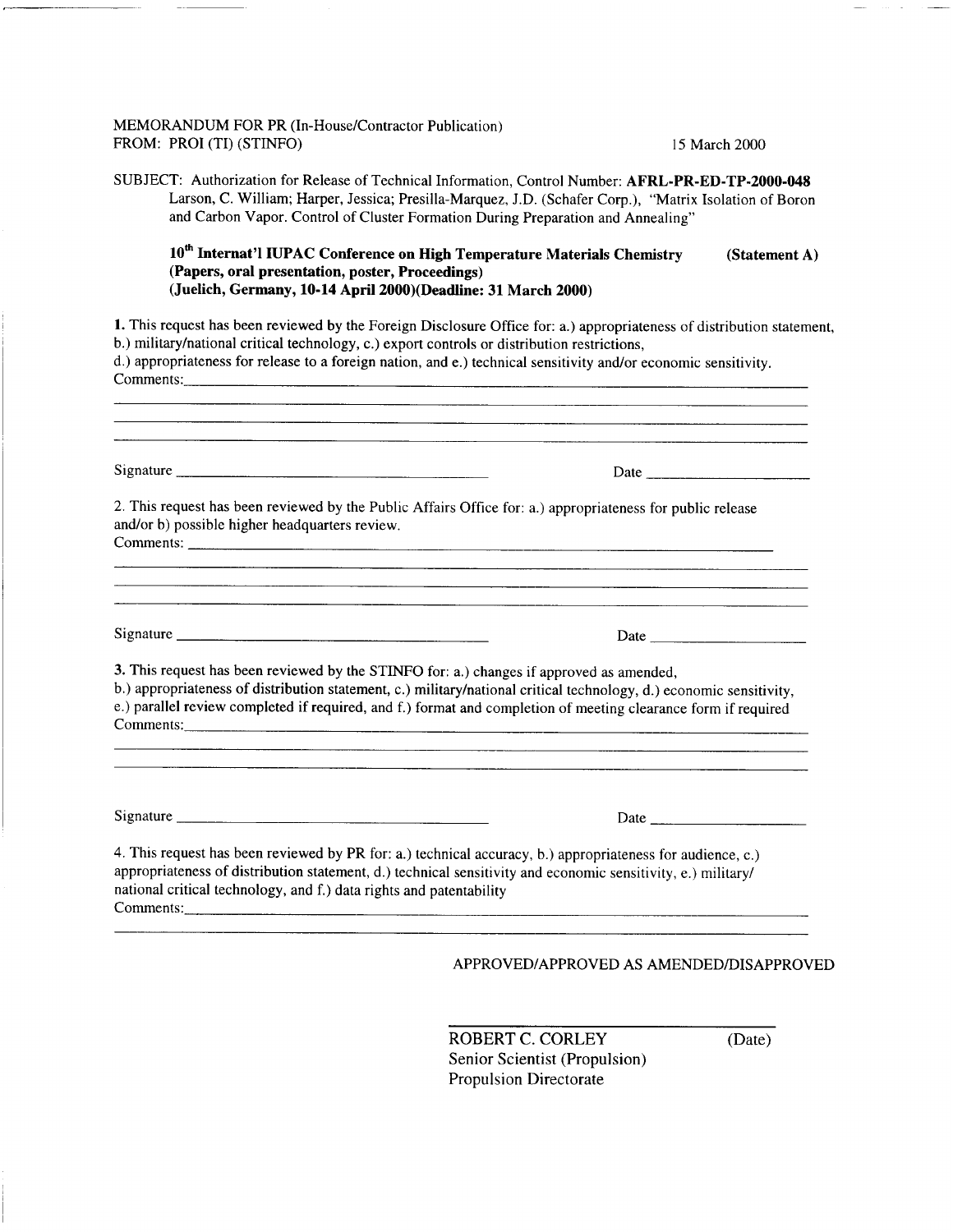## MATRIX ISOLATION OF BORON AND CARBON VAPOR. CONTROL OF CLUSTER FORMATION DURING PREPARATION AND ANNEALING

**C. W. Larson, J. Harper and J. D. Presilla-Marquez"**

*Air Force Research Laboratory EdwardsAFB, CA 93524-7680 E-mail: carl.larson@ple.qf.mil*

### **Abstract**

The formation and recombination of small boron/carbon clusters were studied by *quantitative* Fourier transform infrared (FTIR) spectroscopy. Samples were prepared by evaporation of powder mixtures from a resistively heated oven (3000 K) and isolated at  $10$  K in solid argon.  $C_3$  and  $BC_2$  disappeared entirely over the course of several annealings. Yields of all the larger clusters (B<sub>J</sub>C<sub>n-J</sub>, n  $\geq$  4, J = 0, 1, 2) increased during annealing. Clusters with  $n \geq 4$  are linear, with the boron atoms of the J = 1 and 2 clusters capping the ends of carbon chains;  $B_2C_{n-2}$  clusters are inert.) During annealing,  $C_n$  and  $BC_{n-1}$  clusters  $\mathbf{1}$ grow by adding<sub>A</sub>mobile<sup>®</sup>atom, dimer, or trimer/to the carbon end of the chain. Dramatic grow by adding monte atom, time, or times to the value of the sense of B atoms and/or<br>BC molecule in the initial matrices.

### **Introduction**

ì.

Under the auspices of the U. S. Air Force High Energy Density Matter (HEDM) Program [1], we have pursued the goal of production of a cryogenic matrix with an atom density of  $\sim 1 \times 10^{21}$  atoms cm<sup>-3</sup>, which amounts to  $\sim 5$  mole percent atoms in an inert solid, or an equivalent atom gas pressure of  $\sim 60$  atm at 298 K. This and our companion paper [2] describe qualitative and quantitative analysis of  $B_J C_{n-J}$  clusters in prototypical HEDM. Previously, the first conclusive identifications of small boron clusters,  $BC_2$ ,  $B_2C$ ,  $BC_3$ , and B2C<sup>2</sup> were reported [3-5]. Observed FTIR fundamentals and isotope shifts were matched with predictions of *ab-initio* theory in those studies.

Verhaegen, Stafford, and Drowart [6] published the first experimental evidence of  $B_1C_{n-1}$  35-years ago. Mass spectrometry was used to measure boron and boron carbide vaporization from graphite Knudsen cells heated by electron bombardment to  $\sim 2500$  K. The vapor pressure of boron at 2200 K was  $\sim 0.008$  torr, 94% atoms, 5% BC<sub>2</sub>, 1% B<sub>2</sub>C, and 0.07% BC. At the same temperature, boron carbide had about one-half the vapor pressure with 96% atoms, 4% BC<sub>2</sub>, 0.1% B<sub>2</sub>C. Distributions of anions and cations of B<sub>x</sub>C<sub>y</sub> with up to 17-atoms have been measured in plumes of laser vaporized boron carbide targets by Becker and Dietze [7]. Their mass spectrometric analysis showed that  $B_2C$ ,  $B_2C^{\dagger}$ ,  $BC_2$ , and  $BC_2$ were major components of the plume. Matrix isolated  $BC<sub>2</sub>$  has been produced by oven and laser vaporization of carbon/boron mixtures and targets and measured by FTIR [3,8] and ESR [9,10] spectroscopy. Most recently, Wyss, Grutter and Maier [11] isolated  $BC_2$  and  $BC<sup>+</sup>$  in neon matrices by sputtering a boron carbide target with  $Cs<sup>+</sup>$  and trapping the massselected anions in neon matrices. Neutrals were produced by electron photodetachment with uv radiation. Electronic transitions of  $BC_2$  and  $BC$  and their anions were studied. The FTIR

<sup>&</sup>lt;sup>a</sup> Present address: Schafer Corporation, 26565 W. Agoura Rd., Calabasas, California 93102.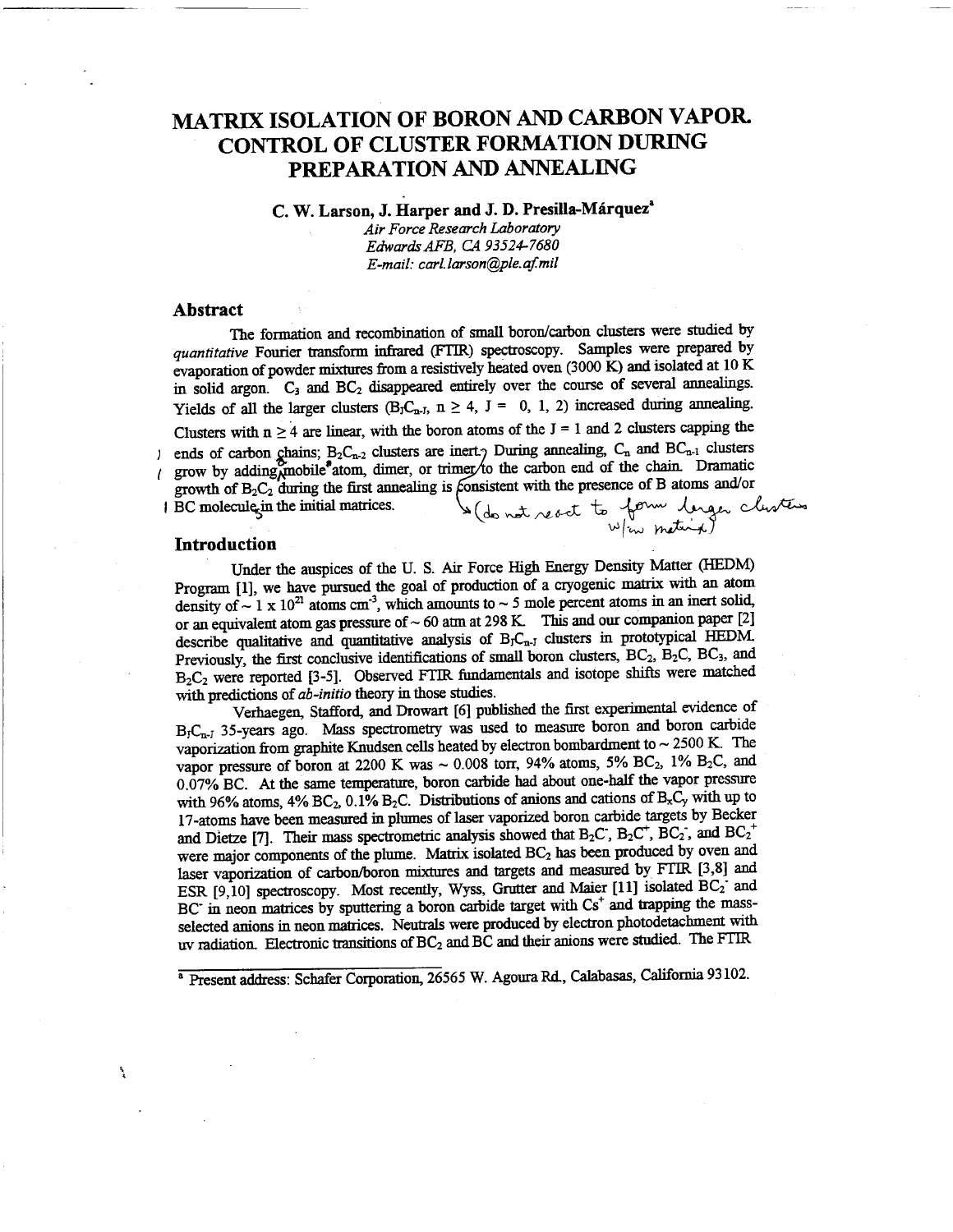spectrum of the previously identified [3]  $v_2(a_i)$  fundamental of BC<sub>2</sub> was also observed. The infrared spectrum ofBC has never been measured, but a CCSD(T)/cc-pVTZ calculation with quartic force field predicted [12] its vibrational fundamental at 1148  $cm^{-1}$  with intensity of 43 km mol<sup>-1</sup>. Of the pure boron clusters, only  $B_3$  has been experimentally observed. Li, Van Zee and Weltner  $[13]$  identified all four isotopomers of  $B_3$  in argon matrices by FTIR. spectroscopy and found that experimental frequencies matched *ab-initio* frequencies of its cyclic geometry. Although *ab-initio* studies of  $B_n$ ,  $n \geq 4$ , have been carried out, only geometries and energies have been reported [14,15]. Unlike  $C_{\text{m}}$ ,  $B_{\text{n}}$  for  $n \ge 5$  are predicted to have stable 3-dimensional geometries.

Carbon clusters were recently reviewed by Van Orden and Saykally [16]. Cyclic *C&* [17, 18], cyclic  $C_8$  [19, 20], linear  $C_{11}$  [21], have recently been identified by their FTIR isotopomer spectroscopy. Most recently, electronic spectra of linear  $C_{17}$ ,  $C_{19}$ , and  $C_{21}$  [22] and cyclic  $C_{10}$  and cyclic  $C_{12}$  [23] isolated in neon matrices were reported, and Raman spectra of linear  $C_{16}$ ,  $C_{18}$ , and  $C_{20}$  were reported [24].

Figure 1 shows a Pascal's triangle representation of the boron/carbon system. In the limit of statistical recombination of well mixed atoms, the relative yields of  $B<sub>j</sub>C<sub>n-J</sub>$  clusters of given *n* is given by

$$
\rho(\mathbf{B}_J \mathbf{C}_{n-J})/\rho(\mathbf{C}_n) = n!/\mathcal{J}/(n-1)/[\mathbf{B}/\mathbf{C}]^J,
$$
\n(1)

where [B/C] is the molar ratio of boron to carbon, and  $\rho(i)$  is the column density of species *i*.

### **Experimental**

Mixtures of boron and carbon powders were evaporated with a resistively heated oven to temperatures  $\sim$  3000 K, and vapors were co-condensed with  $\sim$  1000:1 excess argon at  $\&$  TDK to form ~ 60  $\mu$  thick matrices in about one-hour. Beer's Law enabled quantitative  $\therefore$  analysis of the various species,  $\rho(i) = 2.303$   $A_i(experiment)/I_i(heory)$ , where  $\rho(i)$  is the average column density, which is the average value of the product of the species density and average column density, which is the average value of the product of the species density and matrix thickness. *A<sub>i</sub>*(experiment) is the integrated intensity of the infrared absorbance of species *i*, equal to *-log<sub>10</sub>*  $\tau_i(v)$ , where  $\tau_i(v)$  is the transmittance at absorption frequency *v*.  $I_i$ (theory) is the infrared absorption intensity of species  $i$ , which by necessity must be obtained by *ab-initio* calculation because experimental values are not available at this time. Fig. 1 indicates values of *I<sub>i</sub>(theory)* calculated by DFT/cc-pVDZ [25-28].

### **Results and Discussion**

Annealing of pure carbon matrices led to disappearance of atoms, dimers and trimers from the initial deposits. The identified products of recombination included cyclic  $C_6$ and cyclic C<sub>8</sub>, and linear C<sub>n</sub> molecules,  $4 \le n \le 13$ . After annealing to constant composition, the total measurable carbon was found to be as much as twice the initial measurable carbon, indicating that about 50 % of the initially deposited carbon was isolated as atoms and dimers. The cyclic molecules, the dominant condensation products, amounted to as much as  $\sim 60\%$ of total carbon in the fully annealed matrices.

In matrices containing boron, linear  $C_3$  and cyclic  $BC_2$ ,  $B_2C$ , and  $B_3$ , constituted about 80% of the total observable boron and carbon in the initially deposited matrix. The observation of approximately statistical distributions [Equation (1)] in clusters with  $n = 3$ , 4, and 5 in the initially deposited matrices implies that these smaller clusters form by random condensation of well-mixed atoms, uninfluenced by their relative energies, the energies of their precursors, or preferential kinetics pathways that could otherwise distort the statistics.

^ *con O u*

À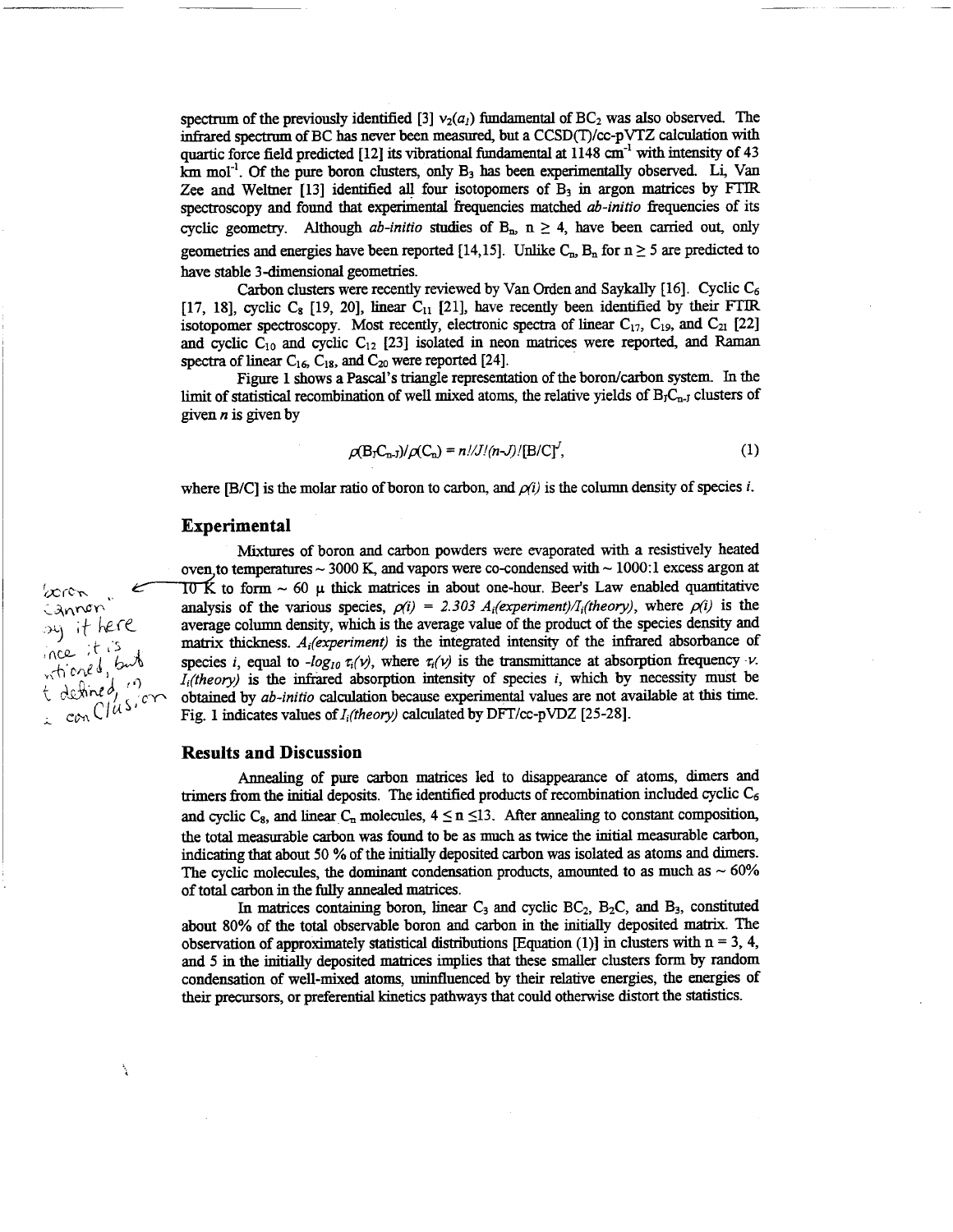

Figure 1. Representation of the B<sub>J</sub>C<sub>n-J</sub> ( $n = 1 - 13$ ,  $J = 0 - n$ ) system by Pascal's triangle. Numbers *below molecular formulas denote the ab-initio intensities of the most intense infrared stretching fundamentals, Refs. [25]-[28J. Cyclic carbon clusters are removedfrom the triangle to the left*



*Figure 2. Survey spectrum ofmatrix containing carbon and boron at natural abundance with ß/C] ~ 1/3 after three annealings. All of the peaks indicated grow upon annealing except C3. Fundamentals* of  $BC_{n-1}$  *for*  $n = 5$ , 6, 7, and 9 are similarly red-shifted from fundamentals of linear *C<sup>m</sup> and their experimental absorbances are all slightly greater in this matrix. Twofundamentals of BC<sup>6</sup> are observed at 2112 and 1866 cm'<sup>1</sup> , red-shiftedfrom the twofundamentals oflinear C7.*

 $\hat{\mathbf{r}}$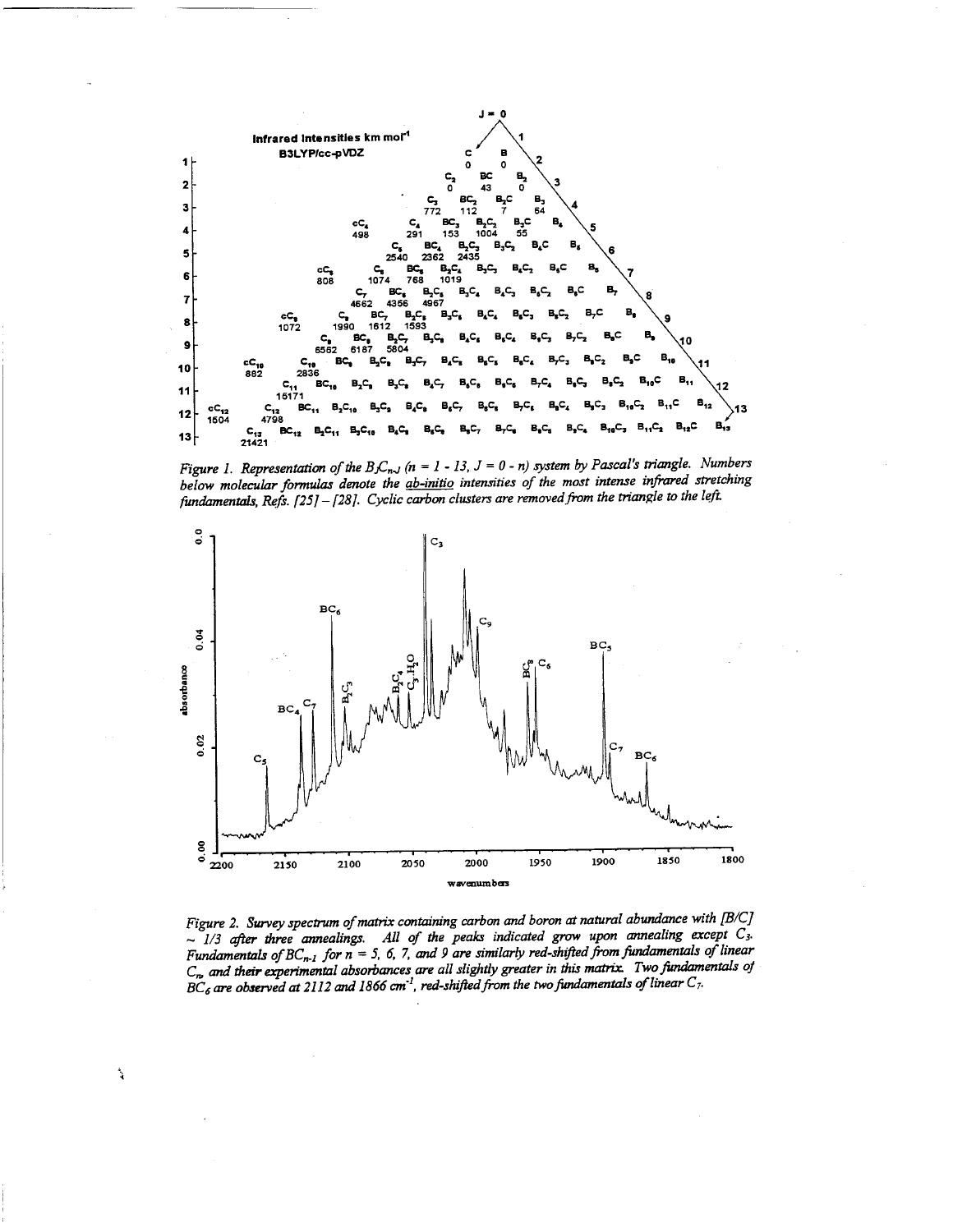$B_2C_{n-2}$  clusters, once formed, were inert to further condensation upon annealing. Thus, energy loss by recombination during preparation of high energy density matrices (HEDM) is minimized in matrices with large B/C ratios. For example, when B/C  $\sim$ 2, any recombination that does occur during co-deposition would tend to produce  $B_2C$ , a highenergy molecule that is inert in the cryogenic environment In pure boron HEDM, the cyclic B<sup>3</sup> molecule may be similarly inert, which would suggest that energy loss by recombination will also stop at a  $B_3$  "island of stability." Continuing experimental work to produce fivemole percent pure boron HEDM is concentrating on development of a resistively heated high-flux boron atom source, the "boron cannon", and production of higher density matrices.

### **References**

Î,

1. MR. Berman, Editor, *Proceedings of the High Energy Density Matter (HEDM) Contractors' Conference* (Monterey, California, May 1998), Air Force Office of Scientific Research, Boiling AFB, DC 20332-8050, and annual proceedings daring from 1987.

2. C. W. Larson, J. Harper, J. D. Presilla-Marquez, Poster Paper, **This Volume.**

- 3. J. D. Presilla-Marquez, C. W. Larson, P. G. Carrick and C. M L. Rittby, J. Chem Phys. **105,** 3398 (1997).
- 4. J. D. Presilla-Marquez, P. G. Carrick, and C. W. Larson, J. Chem Phys. **110,**5702 (1999).

5. C. W. Larson and J. D. Presffla-Marguez, J. Chem Phys. **Ill,** 1988 (1999).

6. G. Verhaegen, F. E. Stafford, and J. Drowart, J. Chem Phys. 40, 1622 (1964)

7. S. Becker, and H. J. Dietze, Intl. J. Mass Spectrometry and Ion Proc. 82, 287 (1988).

8. J. M L. Martin, P. R Taylor, J. T. Yustein, T. R Burkholder, and L. Andrews, J. Chem Phys. *99,* 12 (1993).

9. W. C. Easley and W. Weltner, Jr., J. Chem Phys. 52,1489 (1970).

10. L. B. Knight, Jr., S. Cobranchi, E. Earl, and A. J. McKinley, J. Chem. Phys. 104, 4927 (1996).

11. M Wyss, M Grutter, and J. P. Maier, J. Phys. Chem A102, 9106 (1998).

12. J. M L. Martin and P. R Taylor, J. Chem Phys. 100, 9002 (1994).

13. S. Li, R J. Van Zee, and W. Weltner, Jr., Chem Phys. Lett. 262,298 (1996).

14. J. Niu, B. K Rao and P. Jena, J. Chem Phys. 107 <sup>132</sup> (1997).

15. I. Boustani, Chem. Phys. Lett. 233 273 (1995), 240 135 (1995).

16. *A.* Van Orden, andR J. Saykally, Chem Rev. 98,2313 (1998).

17. J. D. Presilla-Marquez, J. A Sheehy, J. D. Mills, P. G. Carrick, and C. W. Larson, Chem Phys. Lett. **274,**439 (1997).

18. S. L. Wang, C. M L. Rittby, and W. R M Graham, J. Chem Phys. 107, 6032 (1997).

19. J. D. Presilla-Marquez, J. Harper, J. A Sheehy, P. G. Carrick and C. W. Larson, Chem Phys. Lett. **300,**719 (1999).

20. S. L. Wang, C. M. L. Rittby, and W. R. M. Graham, J. Chem. Phys. 107, 7025 (1997),

**112,** 1457 (2000), and X D. Ding, et aL, J. Chem Phys. 112, 5113 (2000).

21. L. Lapinski and M Vala, Chem Phys. Lett 300,195 (1999).

22. M Wyss, M Grutter, and J. P. Maier, Chem Phys. Lett 304, 35 (1999)

23. M Grutter, M Wyss, E. Riaplov, and J. P. Maier, J. Chem Phys. **Ill,** <sup>7397</sup> (1999).

24. A. K. Ott, G. A. Rechtsteiner, C. Felix, O. Hampe, M F. Jarrold, R P. Van Duyne, and K. Raghavachari, J. Chem Phys. **109,** 9652 (1998).

25. C. M L. Rittby, J. A Sheehy, and M Vala, M Zemer (personal communications).

26. J. M. L. Martin, J. P. François, and R. Gijbels, J. Chem. Phys. 90, 6469 (1989).

27. J. M L. Martin, J. H-Yazal, and J. P. Francois, Chem Phys. Lett. **242,**570 (1995).

28. J. M L. Martin and P. R Taylor, J. Chem Phys. 100, 9002 (1994).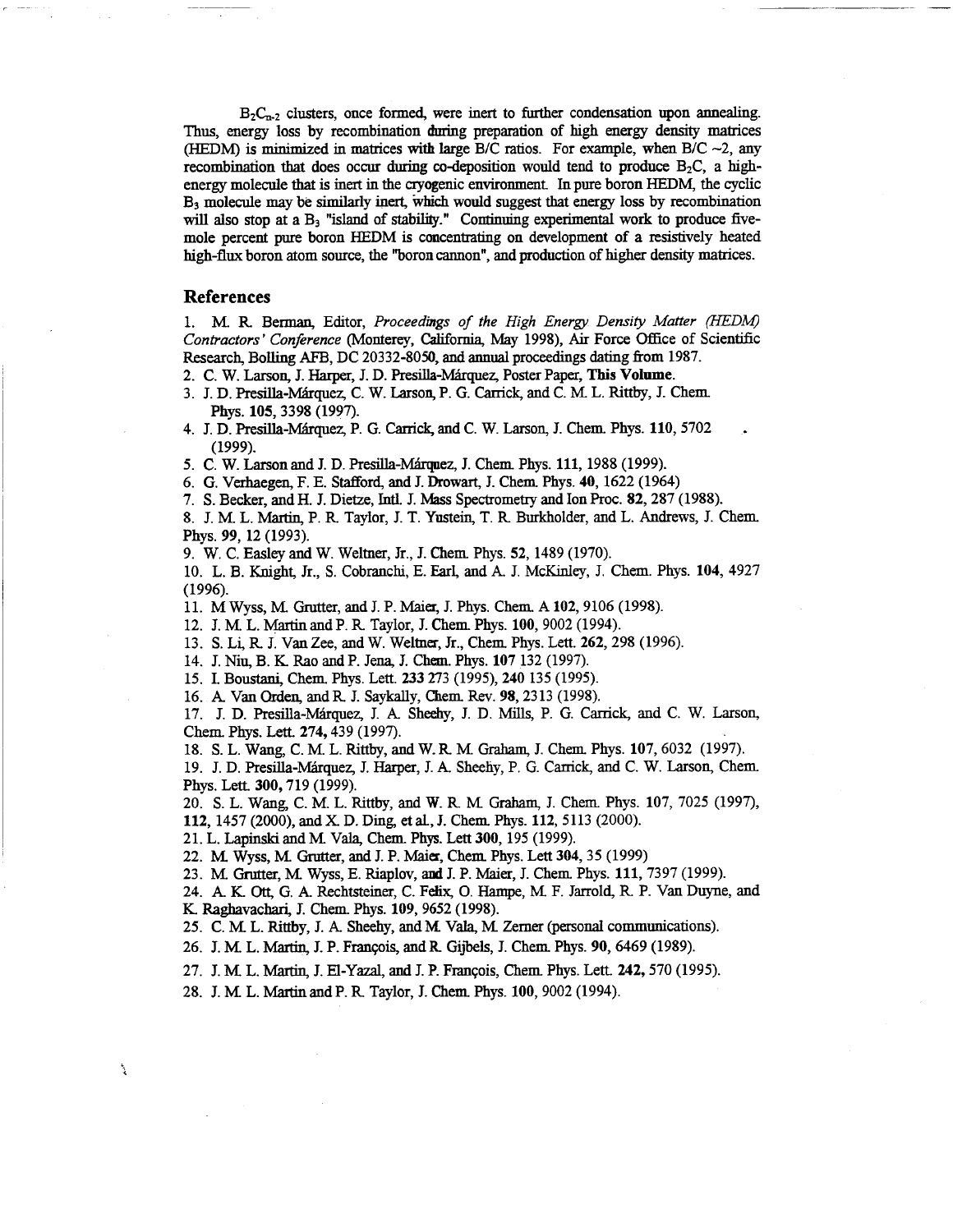# MATRIX ISOLATION OF BORON AND CARBON VAPOR.

**C. W. Larson, J. Harper and J. D. Presilla-Märquez**

*Air Force Research Laboratory EdwardsAFB, CA 93524-7680 E-mail: carl.larson@ple.af.mil*

### **Abstract**

This report supplements the companion paper published in this volume [1]. Details about the FÜR quantitative analysis of the disappearance and formation of clusters during annealing of solid argon matrices containing boron and carbon species are presented.

### **Introduction**

The companion paper [1] summarized the literature of small boron clusters, about  $B_1C_{n-1}$  (n = 2 to 10, J = 0, 1, 2, 3) and described the formation of clusters during preparation and annealing of solid argon. This report presents additional details.

### **Experimental**

 $\frac{1}{2}$ 

A precision matched pair of matrices was prepared as described in Ref. [1] with two different boron isotopic compositions and natural abundance carbon. Matrix (a) contained natural abundance boron,  ${}^{11}B/{}^{10}B = 4.0$ , and matrix (b) contained boron with an inverted isotope ratio,  $^{11}B/^{10}B = 0.37$ . Each matrix had a [C/B] molar ratio of ~ 3.0, a thickness of ~ 60 m, and very similar absolute amounts of each element Each matrix was annealed repeatedly according to the same annealing protocol given in the caption of Figure 1.

### **Results and Discussion**

Figure 1 shows the annealing behaviors of the FTIR bands belonging to BC<sub>2</sub>, BC<sub>3</sub> and  $B_2C_2$  for each of the matrices. Cyclic BC<sub>3</sub> disappears entirely when one of its carbon atoms is attacked by a radical species. One of the B-C bonds is broken, and the BC<sub>3</sub> ring<sub>13</sub> ( $\frac{1}{2}$ opens. The dramatic appearance of  $B_2C_2$  during the first annealing is consistent a mechanism involving recombination of BC, whose density lies below the limit of detection,

or condensation of B atoms with BC<sub>2</sub>.<br>Figure 2 shows the annealing behaviors of the <sup>11</sup>B<sub>1</sub><sup>12</sup>C<sup>n-1</sup> clusters, n = 3 to 9 and J = <sup>1</sup> clusters,  $n = 3$  to 9 and  $J =$ 0, 1, 2 that were measured in matrix (a). Loss of clusters during the sixth annealing by matrix sublimation is generally greatest for  $C_n$  and smallest for  $B_2C_{n-2}$ , which is consistent with a stratified matrix with a higher [C/B] ratio near the subliming surface. Apparently, boron evaporates more rapidly than carbon during the early stages of oven evaporation, resulting in boron-rich layers near the substrate.

Column densities of the trimer clusters in the initially deposited matrices are in the ratio  $\rho(C_3): \rho(BC_2): \rho(B_2C): \rho(B_3) \approx 1.0:1.5:0.5: 0.05$ , where only the upper limit for  $\rho(B_3)$ may be determined because it was not observed. This is consistent with formation of the trimers by statistical condensation from a matrix with  $[B/C] \sim 1/3$ , which would produce a 1.0:1.0:0.33:0.05 distribution,  $\rho(B_1C_p)/\rho(C_p) = n!/J!/(n-J)!/B/Cf'$ , Eq. (1), Ref. [1].

Agreement between distributions implies trimers form by random condensation of well-mixed atoms, uninfluenced by the relative energies of the trimers, the energies of their precursors, or preferential kinetics pathways that could otherwise distort the statistics. Linear  $C_3$  and cyclic  $\overline{BC}_2$ , disappeared entirely when the matrices were repeatedly annealed to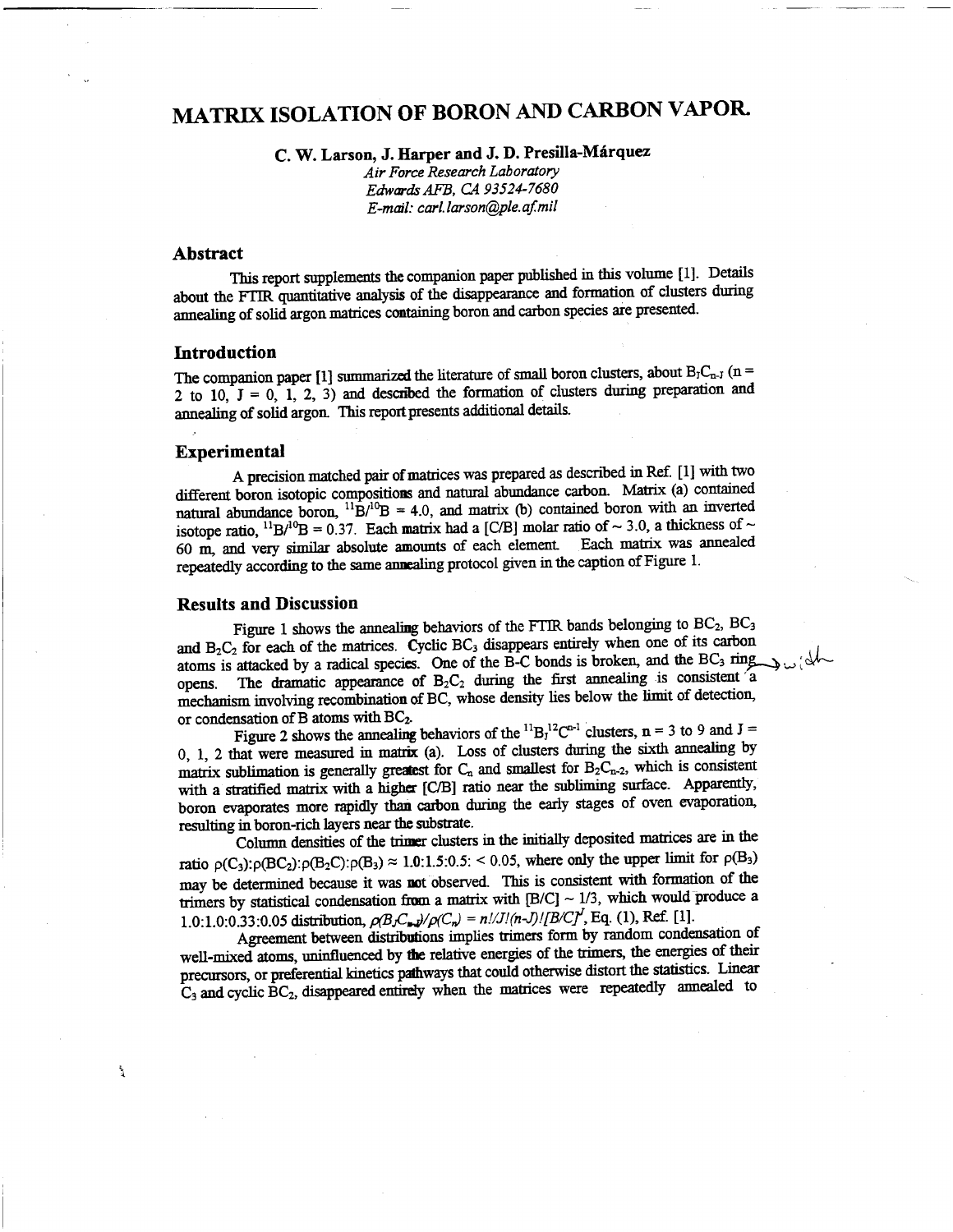

1570

**TED** 

*(a) and matrix (b) showing disappearance ofBC^, BC3 and C4, and appearance of B£.<sup>2</sup> upon annealing. Annealing temperatures and times were (1) 27.5 K/150 s, (2) 30.0 K/75 s, (3) 32.5 K/45 s, (4) 35.0 K/30 s, (5) 37.5 K/20 s, (6) 40.0 K/20 s. The decrease in the peaks in the fifth and sixth annealing is due to matrix sublimation. The red shift of the BC<sup>3</sup> absorption from the Ct absorption is similar to the red-shifts observed for all the other BCn.i clusters that occur when a boron atom is substitutedfor a carbon atom in*  $a C_n$  *cluster.* 

 $^{\rm 11}$ B2C2

temperatures between 25 K and 35 K, but cyclic  $B_2C$  was inert. Linear  $C_4$  and  $BC_3$  (BCCC) disappeared more slowly, and linear  $B_2C_2$  (BCCB) grew to ~ 95% of its final value during the first annealing. Once formed,  $B_2C_2$ , like  $B_2C$ , was also inert to further reaction.

Figure 3 shows the absolute column densities of the analyzed clusters that  $\frac{\text{w}a}{\text{s}}$ obtained by transformation of the Fig. 2 data with Beer's law and theoretical intensities shown in Fig. 1, Ref [1]. The BC molecule was not observed, but its upper limit column density was established to be somewhat larger than that of  $B_2C_2$ .

The sources of  $B_2C_2$  are from condensation of atom plus trimer (B + BC<sub>2</sub> but not C  $+$  B<sub>2</sub>C) or dimer + dimer (BC + BC but not B<sub>2</sub> + C<sub>2</sub>). Although BC was not observed, the upper limit of  $p(BC)$  is larger than  $p(B_2C_2)$  so that BC cannot be ruled out as a source of  $B_2C_2$ . The growth of  $B_2C_2$  is consistent with of the presence of BC and/or B in the originally deposited matrix in an amount at least as great as the growth of  $B_2C_2$ .

Figures 1 and 2 show that  $C_4$  and  $BC_3$  do not change during the first annealing but begin to disappear in subsequent annealings. This indicates that a source for these tetramers, atom + trimer and/or dimer + dimer, operates during the first annealing.

Figure 2 shows that linear C<sub>5</sub>, BC<sub>4</sub> (BCCCC) and B<sub>2</sub>C<sub>3</sub> (BCCCB) and larger linear clusters all grew upon annealing. The sources of  $B_2C_3$  are dimer + trimer (BC + BC<sub>2</sub> but not  $B_2 + C_3$ ) and atom + tetramer (B + BC<sub>3</sub> but not C + B<sub>2</sub>C<sub>2</sub>). Since  $\rho(BC_2) \sim 5\rho(BC_3)$  in the initially deposited matrix, the  $BC + BC_2$  source is dominant. Growth of  $B_2C_3$  is consistent with the presence of BC in the initially deposited matrix in an amount at least as great as the amount by which  $B_2C_3$  grows.

à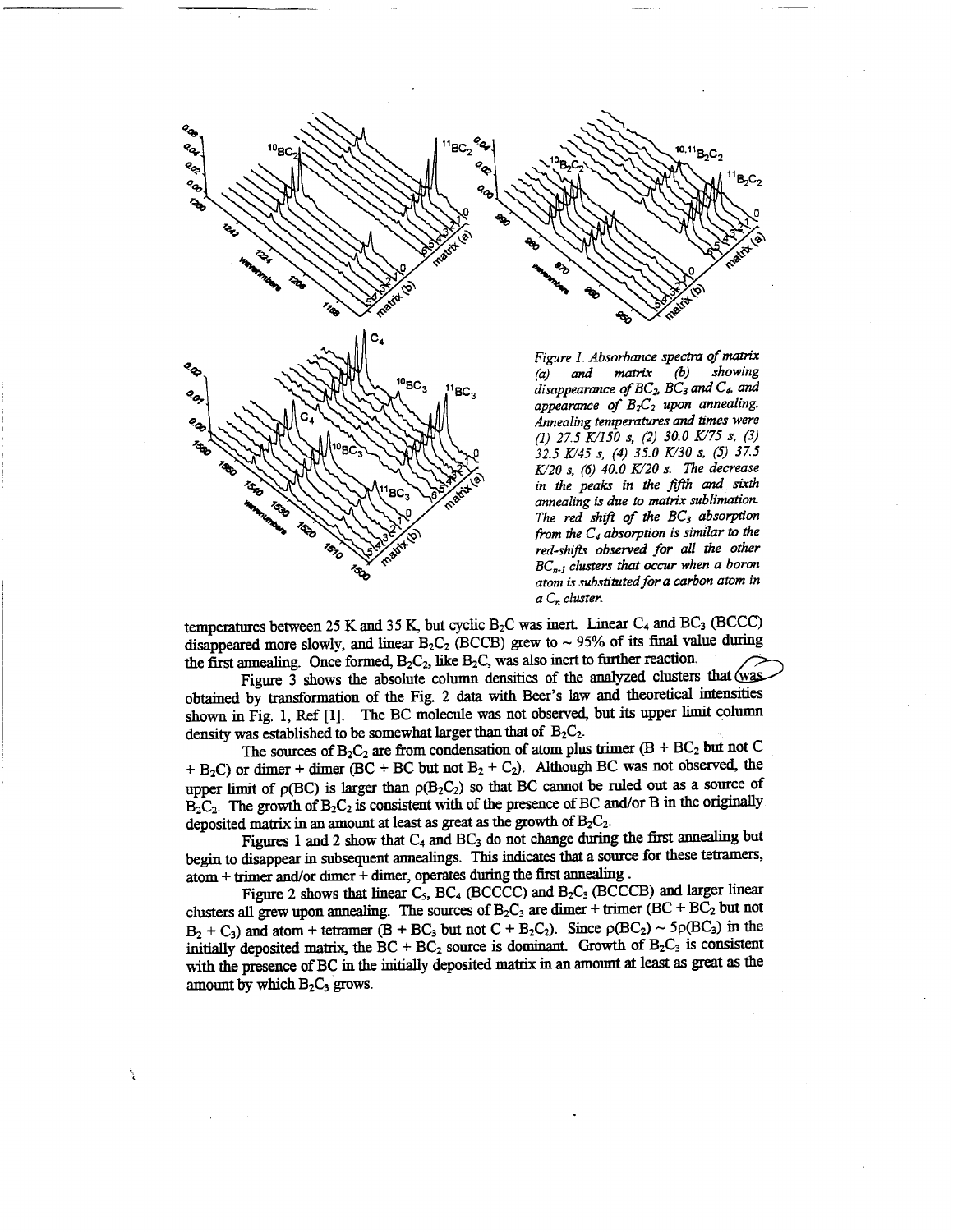

*Figurel)Annealing behaviors ofn Bj<sup>12</sup>C"jspecies in matrix (a), -which contained natural abundance* carbon and boron,  ${}^{11}B^{A0}B=80/20$ ,  ${}^{12}C^{A3}C=99/1$ , with  $[C/B] \sim 3$ . Spectra labeled '0' were obtained from the originally deposited matrix, and spectra labeled '1' to '6' were obtained after successive *annealings. During the 6lh annealing (at 40 Kfor 20 seconds), almost halfthe matrix evaporates.*

 $\frac{1}{3}$ 

**o**

ď